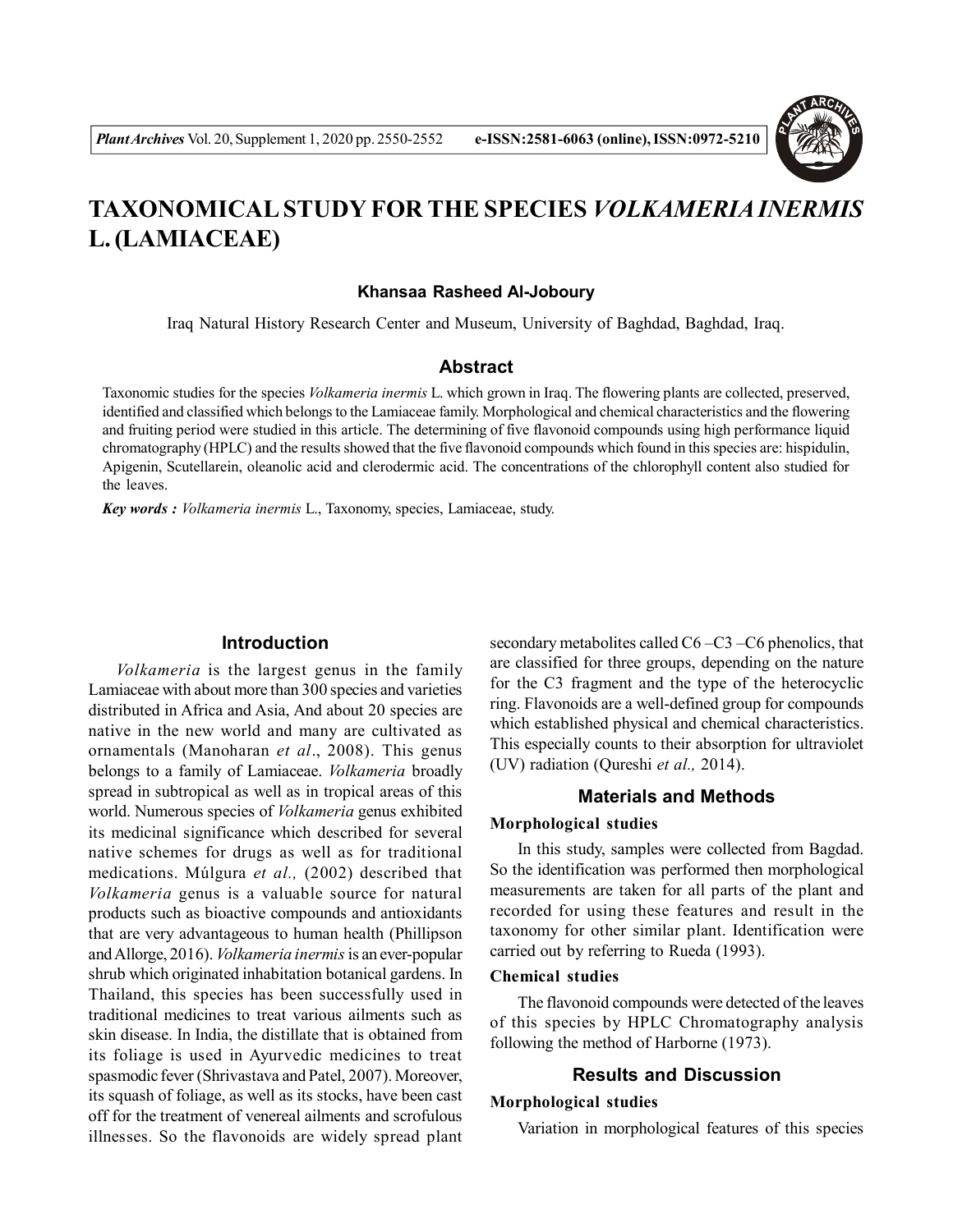| <b>Kingdom</b> | <b>Plantae</b>    |
|----------------|-------------------|
| Division       | Angiosperms       |
| Class          | Asterids          |
| Order          | Lamiales          |
| Family         | Lamiaceae         |
| Genus          | Volkameria        |
| Species        | <i>V.</i> inermis |

**Table 1:** Systematic Classification of *Volkameria inermis* L. was studied after the Identification (table 1).

*Volkameria inermis* L is erect bush, scrambling or scandent that can reach up to 3 m tall. The branches and branchlets are slender but the nodes are not annulated. The shape of the leaves are elliptical or lance-, about 3- 10 X 1-4 cm, acute on the base, obtuse or acuminate on the apex, entire, glabrate above, and the petiole about 1- 1.5 cm long. The cymes are axillaries and its 3-7 flowered, solitary, opposite and about 5-10 cm long. The shape of the sepal is bell and the tube is 5 mm long, 5 toothed and its green. The petal slender tube, about 2-4 cm long, The stamens are long exerted pubescent on the base of filaments, reddish - purple and the fruiting green sepal, Style and ovary glabrous. These distinguishing characteristics can be used for putting the key to this species taxonomy Townsend and Guest (1980) reported about the importance of morphological study in plant taxo

**Table 2:** The flavonoids component of the species.

| No.          | <b>Flavonoid</b> | <b>Retention</b> | Area  |
|--------------|------------------|------------------|-------|
|              | Compounds        | time             |       |
|              | hispidulin       | 16.66            | 22.72 |
| 2            | Apigenin         | 13.73            | 17.52 |
| $\mathbf{3}$ | Scutellarein     | 12.55            | 19.53 |
|              | oleanolic acid   | 15.92            | 26.81 |
|              | clerodermic acid | 11.42            | 19.63 |
|              |                  |                  |       |



**Fig. 1:** Morphological features of *Volkameria inermis* L. a: the species b: the leaves, c: the flower, d: the stamens, e: the flower, f: the fruits.

The detection for flavonoids with HPLC for the aerial parts of the species *Volkameria inermis* L. were found (Table 2). According to Sultana *et al*., (2008) flavonoids are a class for naturally occurring plant secondary metabolites imparting protection for the reservoir. According to Proestos *et al*., (2006) that they are



**Fig. 2:** The structure of the investigated flavonoid.